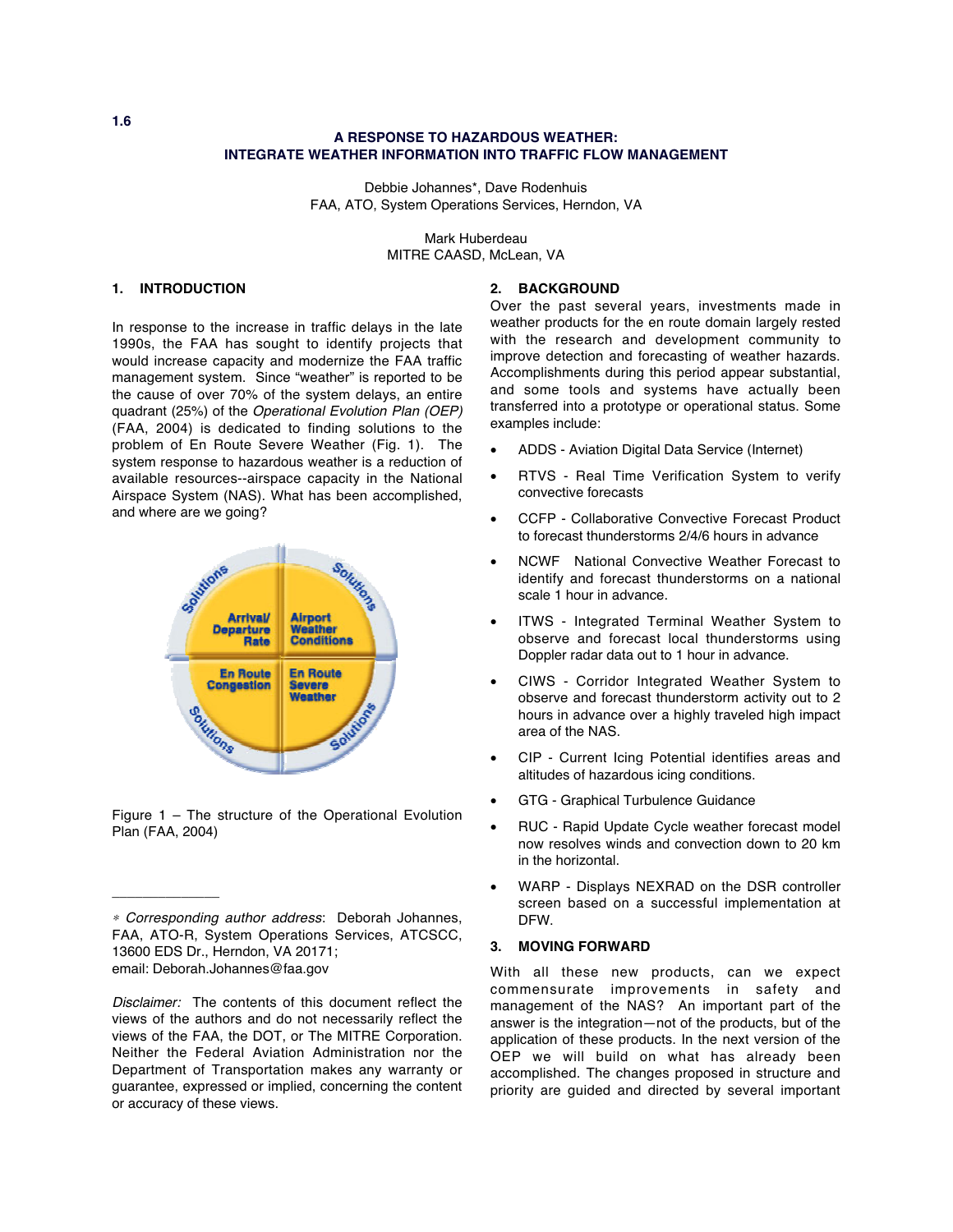benchmark studies and the recommendations of advisory groups:

- The FAA Flight Plan presents the strategic issues that need to be addressed (2005-2009).
- A Mission Need Statement (MNS) for Aviation Weather has been completed (FAA, 2002) and approved by the Joint Science Counsel (JSC). Included in the MNS are 16 topics, of which the first priority is Thunderstorms; the second priority is Icing; the fourth priority is Turbulence and Flight Level Winds.
- A Workshop of the National Research Council (NRC; June 2002) has addressed Weather Forecasting Accuracy for Traffic Flow Management. The report encouraged development and application of objective weather forecast models.
- The Workshops on Air Traffic Management and Decision Support Systems sponsored by AUA-1 and MITRE, NCAR, and MIT/Lincoln Labs. The participants stressed the ultimate objective to integrate weather forecasts into automated traffic management tools---Decision Support Systems. AUA (2003)
- The Aviation Weather Technology Transfer Board (AWTT) Board has defined a process for transferring a subset of weather products form research into operational practice. The Board encourages development of a Concept of Use for weather products.
- The Functional Analysis of Traffic Flow Management--Infrastructure describes the elemental decisions for TFM, including those that use weather forecasts. (FAA, 2002)
- The Weather Application Work Group (WAWG) of the Collaborative Decision Making consortium includes participants from Air Traffic Organization's (ATO) customers, employees, and owners. This group has led the requirements development and improvement recommendations for the CCFP used in the TFM planning process. Additional workgroups are leading the implementation of changes to the traffic management system and procedures.

# **3.1 OEP System Severe Weather Quadrant (SSW)**

The leadership for the OEP Quadrant associated with en route weather issues is the Point of Decision (POD) Jack Kies, Director of System Operations. Other offices of ATO support the POD. The description that follows was proposed for an updated version of V6.0 (Kies, 2004). In particular, the focus was changed to a system emphasis, as indicated in the Quadrant label, System Severe Weather (SSW). The proposed elements are Convection, Flight Level Turbulence, and CWSU Restructuring (Fig. 2).



Figure 2 – The proposed structure of the System Severe Weather (SSW) Quadrant of the OEP.

The updated version of the OEP plan is built on a sustained effort over the past 3 years to build a solid foundation of accomplishment. Using the studies and advice (section 3) already cited, the OEP leadership has identified critical gaps in the use of current weather products for traffic flow management. The proposed scope of the SSW Quadrant was been broadened to address the recommended priorities of weather issues, including the use of objective forecast models. To affect real operational change will require a clear Concept of Operations, a development of Best Practices for improving the utility of weather information, and a renewed commitment to training as demonstrated by a Training Plan. Finally, the vehicle for delivering operational change is the integration of weather information into Decision Support Systems (DSSs).

#### **4. Strategies**

.

Disruptions in air traffic caused by hazardous weather are magnified by the lack of understanding of weather information and an intrinsic uncertainty of the forecast. First, there is a discrepancy between weather observations and the forecast (i.e. accuracy, precision, consistency and intensity). Secondly, there is a deficiency in the application of TFM strategies that use the weather information to mitigate the impacts on the en-route environment. Under these conditions, Under these conditions, therefore, what strategies should we use to bring uncertain weather forecasts into the environment of precise and unambiguous traffic management? Although there are a variety of tactics that are employed to evade hazardous weather, what strategies do we advocate?

## **4.1 First strategy:** Increase the skill (accuracy, precision and reliability) of the weather forecast

The first strategy is simply to increase the skill of hazardous weather forecasts. If such a strategy were successful, traffic flow managers could work with increased confidence in their decisions to mitigate congestion. Unfortunately, forecast skill beyond a few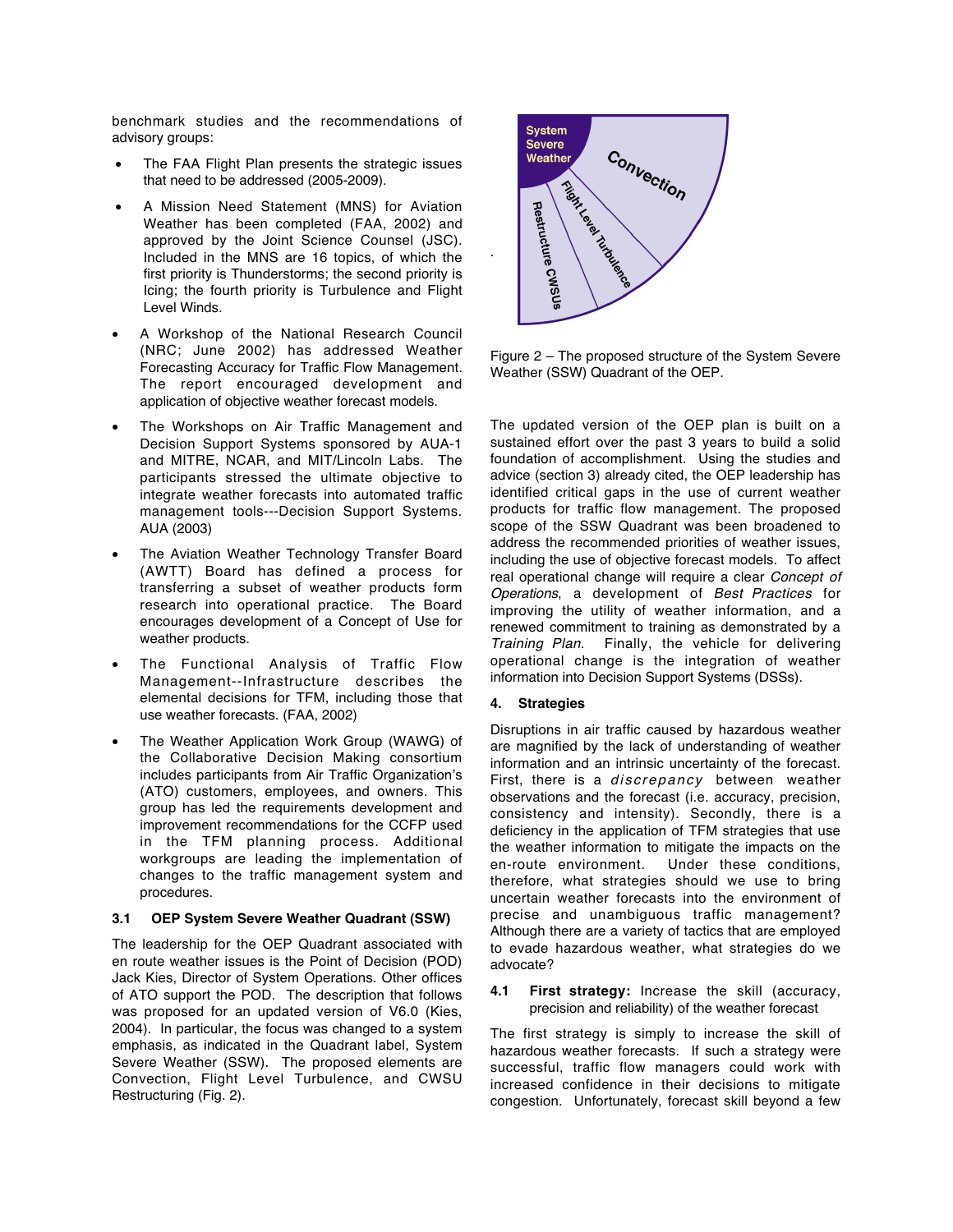hours is low, and the best technical evidence from the science community (NRC, 2002) is that improvement in forecast skill will be incremental; that is, we can anticipate no technical breakthroughs in the immediate future. However, this approach is important and must be sustained.

**4.2 Second Strategy**: Mitigate the impacts of weather forecasts on traffic management in the NAS.

In order to make operational changes, however, weather information must not only be "better", but it must also be used more effectively. The existing, uncertain operational weather forecasts can be used for air traffic decisions that will mitigate, but not eliminate adverse impacts on the NAS. This requires an understanding of the strengths and weaknesses of new weather products, and training on the use of weather information for traffic management. Included in this strategy is an integration of a spectrum of weather products to avoid overlap and confusion. Improving the training will require the development of "best practices" that are a result of operational experience, and a systematic, two-way feedback from the experience of mistakes and triumphs between Users and the Providers of weather forecasts--both in the National Weather Service and from commercial weather centers

**4.3 Third Strategy**: Manage the reaction to traffic flow decisions in the context of actual weather

Finally, in order to achieve full operational change, reactions to redirecting flights into a conflicting stream of traffic must be anticipated….before the decision is made. Note that although hazardous weather restricts airspace, the decisions of Traffic Management Specialists and Traffic Controllers can also concentrate traffic flows in other regions of the airspace that subsequently requires a secondary cascade of traffic initiatives. This circumstance is exacerbated by the uncertainty in the location of the hazardous weather and the sheer number of aircraft that need redirection. In this environment, "better" weather information is insufficient by itself; it must be used in conjunction with traffic management tools to manage the consequences of traffic decisions that were first initiated in reaction to hazardous weather threats. This can best be done through the development of Decision Support Systems (DSSs) and tools that automate weather forecast information into the decision process.

# **4.4 Operational Change**

Figure 3 identifies the priority areas where these strategies can be applied to influence operational change. Although the expectations from the first strategy are limited, a key element is thunderstorm forecasting for improving NAS predictability by extending the forecast lead-time and improving the accuracy. The forecasting targets for thunderstorms are initiation, growth, decay, coverage, tops, intensity, and

movement. However, the application of (uncertain) these forecasts to traffic flow management holds the most promise for achieving operational change.



Figure 3 – The SSW Quadrant has 3 subprojects: Convection, Flight Level Turbulence, and CWSU Restructuring. There are 2 subprojects to address convection within SSW-1. (Kies, 2004).

Secondly, the Mission Need Statement for Aviation Weather (FAA, 2002) identifies other priority areas in addition to thunderstorms: Flight Level Turbulence presents similar hazards and restrictions to airspace although they are sharply defined in the vertical dimension. The anticipated success in achieving operational change is highly dependent on engineering developments coming from scientific investigations and research. For turbulence, the focus is the forecasting of intensity and coverage, especially in the vertical dimension, and evolution in time.

Third, the Restructuring of the CWSUs holds the promise of substantially improving the application of weather forecasts to the forecasts of air traffic capacity in the NAS—both for the terminal and TRACON, and subsequently, for sectors and routes. Nowhere within the NAS are weather forecasts more closely linked to traffic management than at the CWSU, except in automated systems; eg, CIWS.

All of these attempts to influence the operational metrics of NAS performance need to be integrated into a coherent operations concept. Improved forecasts of hazardous weather cannot be expected, alone, to produce the desired results. How these improved products are disseminated, displayed, interpreted and ultimately applied is most critical for success. The development of applications of weather forecasts is the path to achieve success.

Feedback to the producers of forecasts depends on a resident database of coincident weather and traffic data. Moreover, real time feedback to the system stakeholders, as well as the forecasters, will stimulate traffic modeling, risk management and lessons learned. This is the mechanism for continually improving the management of the system.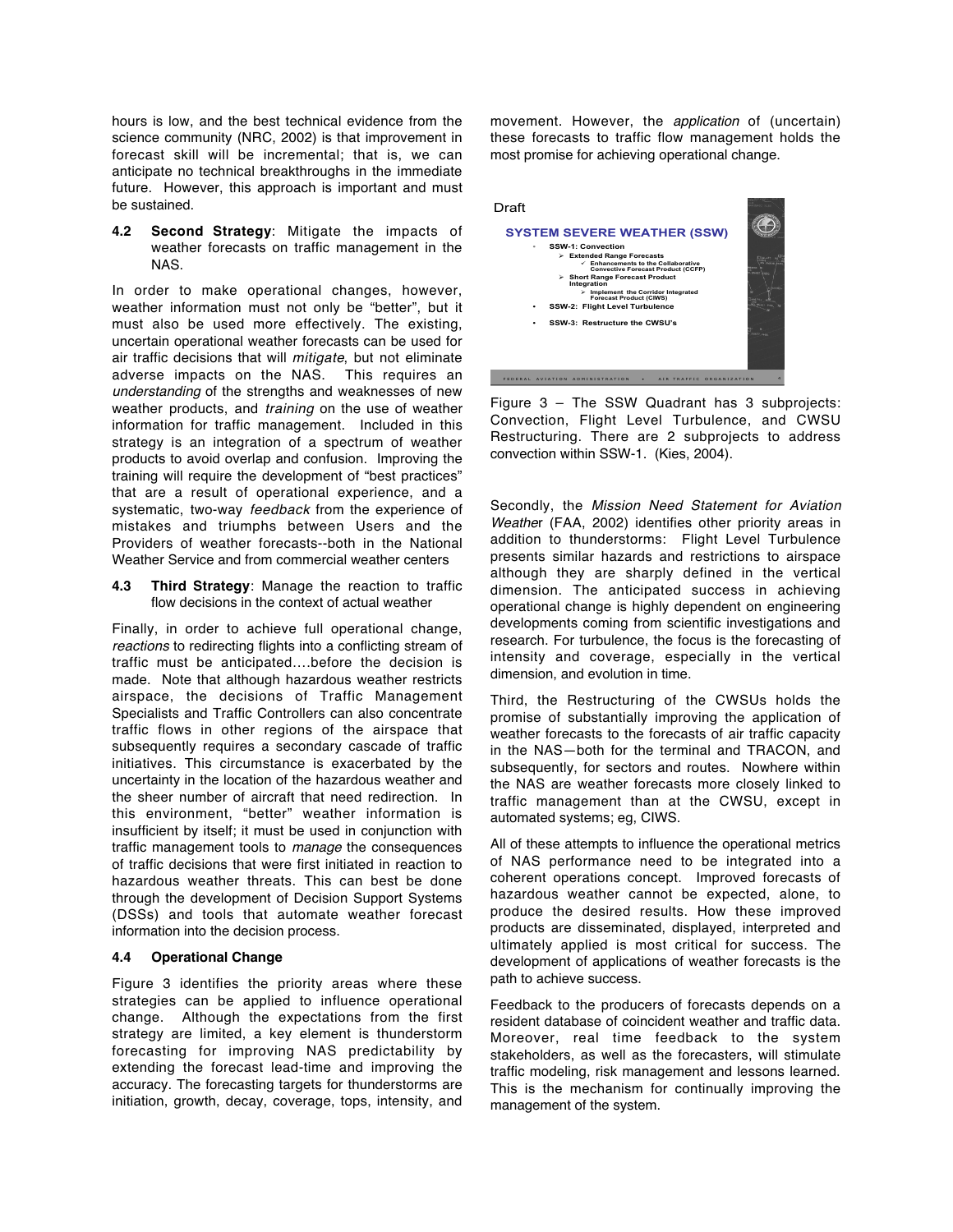Operational change can be initiated through a common understanding and awareness of the weather forecast, followed by practical guidelines from experience. On this foundation it is possible to design procedures for strategic planning, decision-making and tactical adjustment.

Looking to the future, TFM systems will be based on identification of potential constraints by the FAA, leading to common situational awareness among the stakeholders and subsequent flow alternatives, The objective is user-preferred trajectories that are consistent with TFM strategies which maximize the available capacity in a safe and secure manner. Therefore integration of weather information into the strategic planning process is the key to enabling dynamic adjustments of traffic management initiatives for increased customer flexibility within a *global* air traffic flow management system.

#### **4.5 INTEGRATION**

Finally, to achieve operational change, the ultimate goal and most difficult objective is to integrate weather information and forecasts into Decision Support Systems (DSSs) -- automated procedures that will, 1) integrate weather with traffic information, and 2) integrate the application of weather and traffic information across different time scales.

The first part of the integration is familiar to meteorologists and traffic managers—using observations and forecasts to make experienced but subjective decisions to redirect traffic. Moving toward the rim of the sector in Figure 4, we encounter more difficult tasks that require increasing collaboration of different specialists: Meteorologists, Traffic Managers, and Operational Researchers. The goal of DSSs can be achieved by identifying an operations concept for



Figure  $3$  – The radial development from detection, through forecasting, to applications and ultimately, to the integration of weather and traffic forecasts into Decision Support Systems (DSSs).

using weather forecasts, and incrementally improving them, or by encouraging operations researchers and meteorologists to develop a new vision and different procedures.

First, DSS tools will advise traffic managers on decisions to mitigate the impacts of hazardous weather. Secondly, DSSs are used diagnostically to evaluate the consequences of possible traffic management options.

Some examples of this integration are beginning to appear. The concept of FEA (Flow Evaluation Areas) can be easily adapted to forecasts of convective weather that also occupy areas of airspace. The RAPT (Route Availability Planning Tool) explicitly integrates weather forecasts into advice for scheduling aircraft attempting to depart from terminals.

However, we recognize that DSS tools alone will not create substantial operational change that is our goal. Since our operational objective is to maximize throughput within the available airspace, and the key is how well we can interpret the weather information and forecasts and integrate that information into our decision making processes. We are challenged here by the current lack of integrated weather display standards. Various products use different colorations, scaling, latencies and refresh rates. Achieving a common situation awareness is needed as a basis to develop traffic management strategies within NAS constraints and, subsequently, implementing a plan effectively to maximizes throughput.

Similar to a football coach preparing for a game, we need to develop a plan against our weather adversary based on the best forecasting skills available. Subsequently, as game time approaches, and based on new information, a practical coach would reevaluate the strategic plan and continually make tactical adjustments as necessary.

Successful integration of real-time weather and DSS tools will mitigate the impact of hazardous weather on the system only if it also includes the integration of TFM processes, procedures, planning, and execution as well.

The double integration of weather forecasts, traffic and applications that has been described is still at an early stage, although this is the ultimate goal in the SSW Quadrant. It will drive investments in both weather research and air traffic operations research for the next decade. This objective is also shared with the second project (ER-2) of En Route Traffic Management Quadrant.

# **5. WHERE DO WE GO FROM HERE?**

During the organizational transition in the FAA Air Traffic Organization (ATO), several planning documents were developed that are compatible with the SSW Quadrant. Regardless of the direction that is taken, the concepts